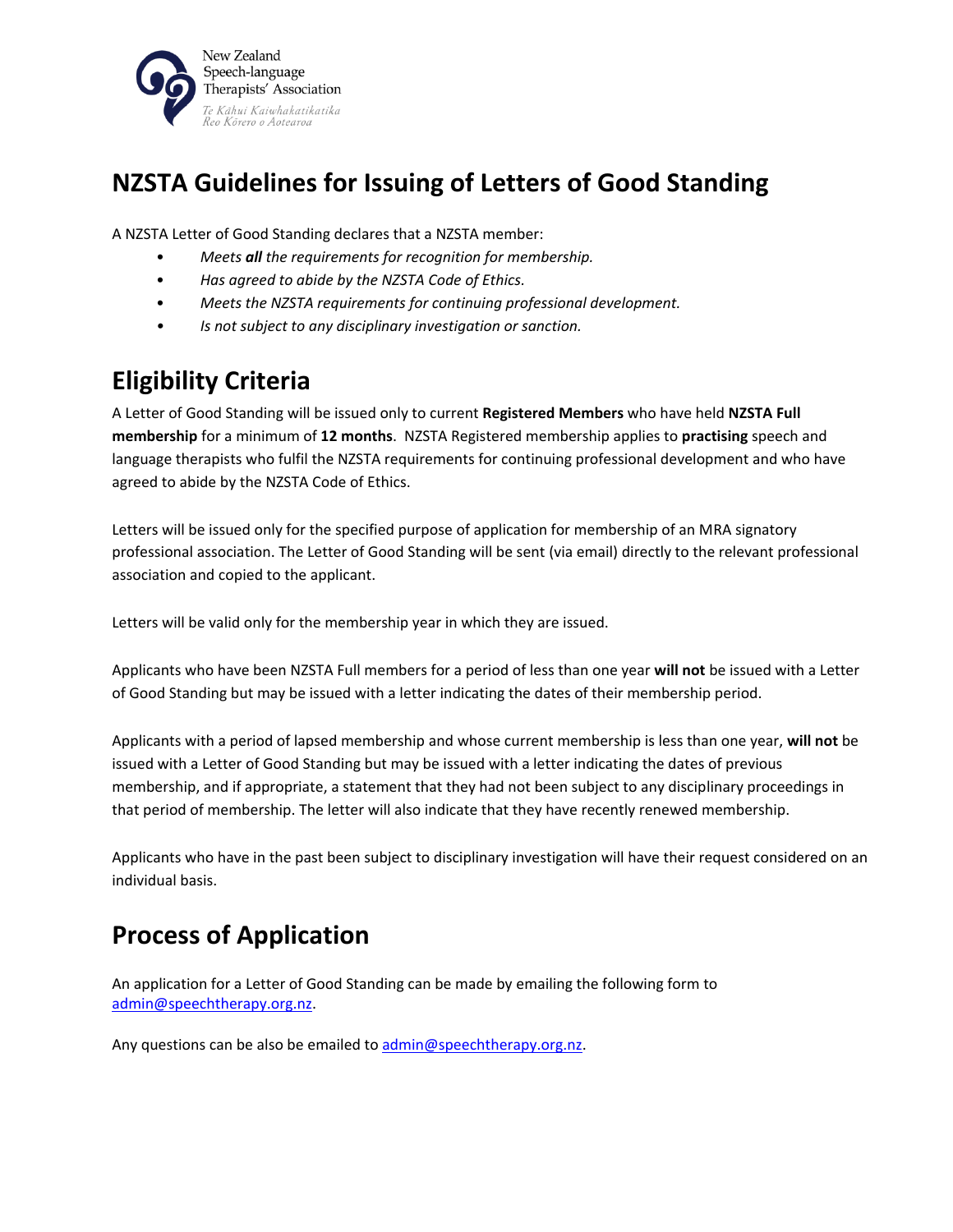

## **Request for NZSTA Letter of Good Standing**

We endeavor to provide your Letter of Good Standing within two weeks of receiving this completed form where possible. Your Letter of Good Standing will be emailed directly to the MRA partner you nominate. Letters will be valid only for the membership year in which they are issued.

| Postcode: ___________________                  |  |  |  |  |  |
|------------------------------------------------|--|--|--|--|--|
|                                                |  |  |  |  |  |
|                                                |  |  |  |  |  |
|                                                |  |  |  |  |  |
|                                                |  |  |  |  |  |
|                                                |  |  |  |  |  |
| <b>Disclosure Information and Declaration:</b> |  |  |  |  |  |

| 1. | I am a current Registered Member of NZSTA and my NZSTA Membership Number is:                                                                                                                                                             |            |       |
|----|------------------------------------------------------------------------------------------------------------------------------------------------------------------------------------------------------------------------------------------|------------|-------|
| 2. | I have been a Registered Member of NZSTA for the last 12 consecutive months                                                                                                                                                              | Yes l      | No II |
| 3. | I have no outstanding fees with the NZSTA:                                                                                                                                                                                               | Yes.       | No I  |
| 4. | Have you ever been convicted of a criminal offence or an offence related to the practice of speech<br>language therapy?                                                                                                                  | Yes        | No.   |
| 5. | Have you been the subject of a finding of professional misconduct, incompetence or incapacity by<br>your employer or any other body?                                                                                                     | Yes<br>Nο  |       |
| 6. | Have you ever been disciplined or sanctioned, or are there any disciplinary proceedings pending<br>against you before any professional association, professional licensing authority or board, or other<br>professional regulatory body? | Yes.<br>No |       |